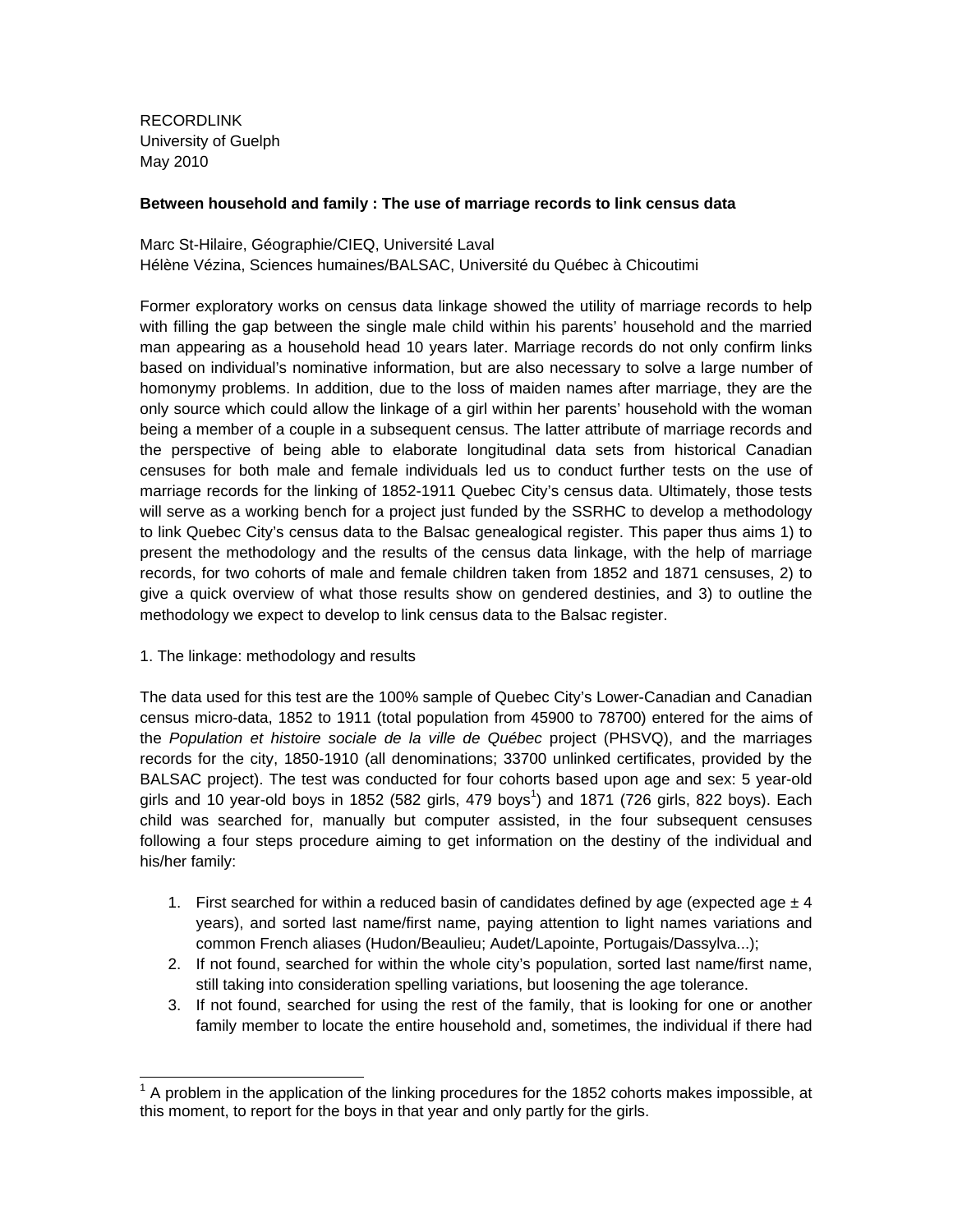been an important name variation and/or age discrepancy. At this stage, the search also used a first name/last name sort.

4. Finally, found or not, the individual was looked for within the marriage records.

This order was followed for the boys, but steps 3 and 4 were reversed for the girls when expected age was 25 and over since the absence of a woman in a following census is likely due to a loss of her maiden name<sup>2</sup>.

Notwithstanding the gender differentiated death rates, and considering that names variations are more likely to affect women (for instance, 4% of spouse's name is even not given for the girls' mothers of the 1852 cohort; about gendered differences regarding nominative information in the civil registers, see BOUCHARD, ROY, 1982), a better linkage rate was expected for boys. But the full results for the 1871 cohort are very similar for both sexes (Table 1): roughly half of the individuals are lost at each ten-year interval prior to reach the age of 25-30, the diminution quickly lowering after<sup>3</sup>. Rates by matrimonial status also show that the linked sample for this cohort is quite representative of the total population by ages, with variations widening with the diminution of the sample size. What is rather striking here is the large proportion of single women among the population, which reflects the very low sex ratio for the city in this period (between 858 and 863‰ for the censuses from 1881 to 1911).

The linkage rate is higher than what we got in previous tests for male cohorts only. It is mostly because, on one hand, the range of ages used to determine the basin of candidates was widened from  $\pm$  2 years to virtually the entire population (steps 1 and 2) and, on another hand, the search itself had been widened to the household at step 3 when the individual is not found at previous steps, overcoming the major name changes. And, of course, the linkage rate for the married or widowed women is a net gain on what we had before thanks to the use of marriage certificates. Regarding this latter aspect, marriage certificates were found for 169 men and 166 women of the 1871 cohort, that is respectively 22 and 23% $^4$ . The proportion for women was expected to be much higher than that for men due to the general practice of celebrating the marriage in the bride's parish. This somehow modest proportion can be explained by 1) the residual proportion of marriages celebrated out of the city limits (which apparently shows by the proportion of single women among the female cohort increasingly higher than the proportion of single women in the entire population in Table 1) and 2) the high level of singlehood among the women. Regarding the age range used to delimit the candidates basin, finally, four years still seems a bit short, especially for the women (Table 2): nearly 6% of them declared an age more than four years from the expected age, a proportion increasing with age.

What precedes worth for the 1871 cohorts. For the 1852 female one, 292 girls were found in 1861, giving a slightly higher rate of 50.3%. The fact that the local economy in the 1850s was running better than in the 1870s is likely the main reason for that score, especially if we take into account that the 1861 census provides with nominative data of a lower quality than the 1881 one.

 2 It is worth noting that maiden names were collected for a third of the 1852 couples (mostly for the French Canadians), a practice practically disappeared in 1871 (less than 1% of couples). 3

 $3$  If we took into account general mortality rates for the Quebec population at this period (BOURBEAU, LÉGARÉ, 1982), linkage rate for both sexes would be 50% in 1881, 28% in 1891, 22% in 1901 and 16% in 1911.

 $<sup>4</sup>$  In addition, 43 men declared married at a census or another could be linked without the help of</sup> their marriage certificates.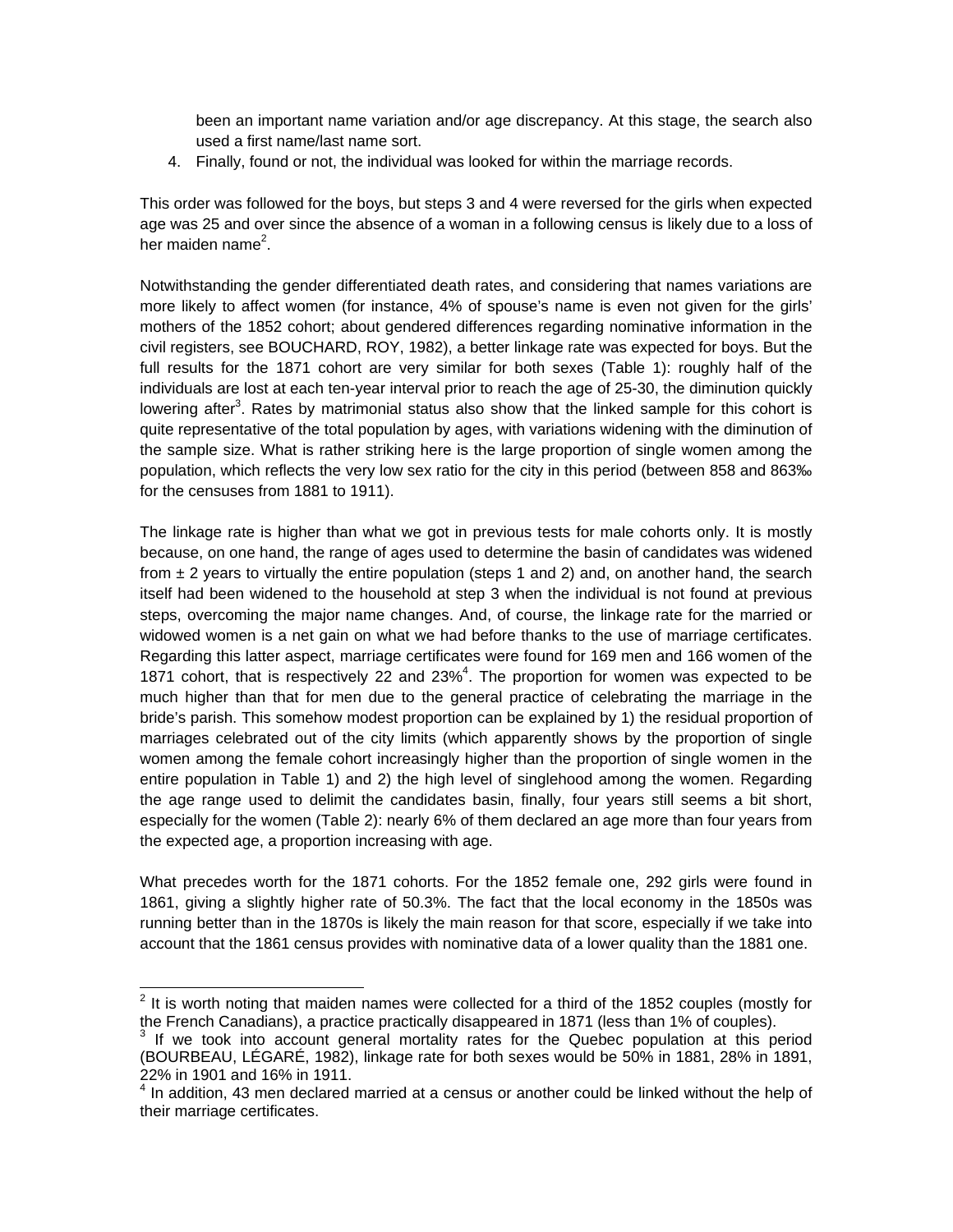In a whole, the adopted linkage procedures yield good if not quite high rates, taking into account the entire family information largely helping to improve those scores (Table 3 gives examples of matches hardly done at the individual level). Besides, the use of the household information to locate an individual (steps 2 and 3) or to confirm a link (if there was only one candidate for a link, it was nevertheless checked with the remaining of the family) creates a bias in the linked sample, those living on their own being under-represented. Only two 1871 boys, out of 12 living without siblings with another couple or within an institution, were found in 1881; for the 1871 girls, two out of 9 were found, and three out of 11 for the 1852 girls (total 7/32 or 22%).

#### 2. The use of longitudinal data

Once build, longitudinal data may be used in a wide array of studies, intra- and inter-generational. Follow a few basic results on Quebec City migration dynamics using both 1871 cohorts, comparing household heads attributes (marital status, cultural background, and occupation) according to the sex of the child and the head's migration status (migrant/persistent) from 1871 to 1881, a period during which the child is less likely to control his/her destiny (especially the girls, who get 15 at the end of the decade), but rather shares the parents' one. Given the fact that the persistence is calculated on household's head, the numbers differ from those for the linkage: 46 girls and 53 boys were absent in 1881, but the households in which they were living in 1871 were still present. Results are not discussed here; they will be in another paper to be presented at the Congress of the Humanities and the Social Sciences next week.

#### 2.1 Marital status (Table 4)

Two tendencies are noticeable. The first one, hard to explain without further analysis, is that households headed by women are more likely to move than those headed by men (54% of female-headed households are gone, against 46% of male-headed ones). That may be related to a socioeconomic factor (the widow leaves for another location where she can find better conditions, thanks to family relations or to the local economic or institutional context) or to methodological bias (the widow marries again, but the new couple is not identified). The second one is that there are more women (widows, in fact) heading households with a boy than with a girl. It is partly because household heads with a boy are in average three years older than the heads of households with a girl (44.3 to 41.1), which is normal due to the cohorts ages. It is probably too because those households are more likely to count on male teenagers earnings, lowering the widow's need to remarry.

#### 2.2 Cultural background (Table 5)

In a whole, the cohorts are quite representative of the city's population, Irish Catholics being very slightly under-represented in favour of the Anglo-Protestants. Migration by cohort sex and cultural group shows a few specificities. All together, migrants significantly outnumber non-migrants among the Anglo-Protestants, while it is the opposite (but less markedly) for the French Canadians; Irish Catholics counting for the same proportion as among the migrants, as among the non-migrants. These overall figures roughly reflect the out-migration pattern for the period, each cultural group taking part into it, but at levels moderately differentiated (French Canadians left the demographically stagnating city in slightly less numerous numbers than the other cultural groups; ST-HILAIRE, MARCOUX, 2001). According to the cohort sex, other differences appear. First, French Canadians households with a boy leave at a significantly higher rate than those with a girl while it is the opposite for the Irish Catholics. These results are likely related to the different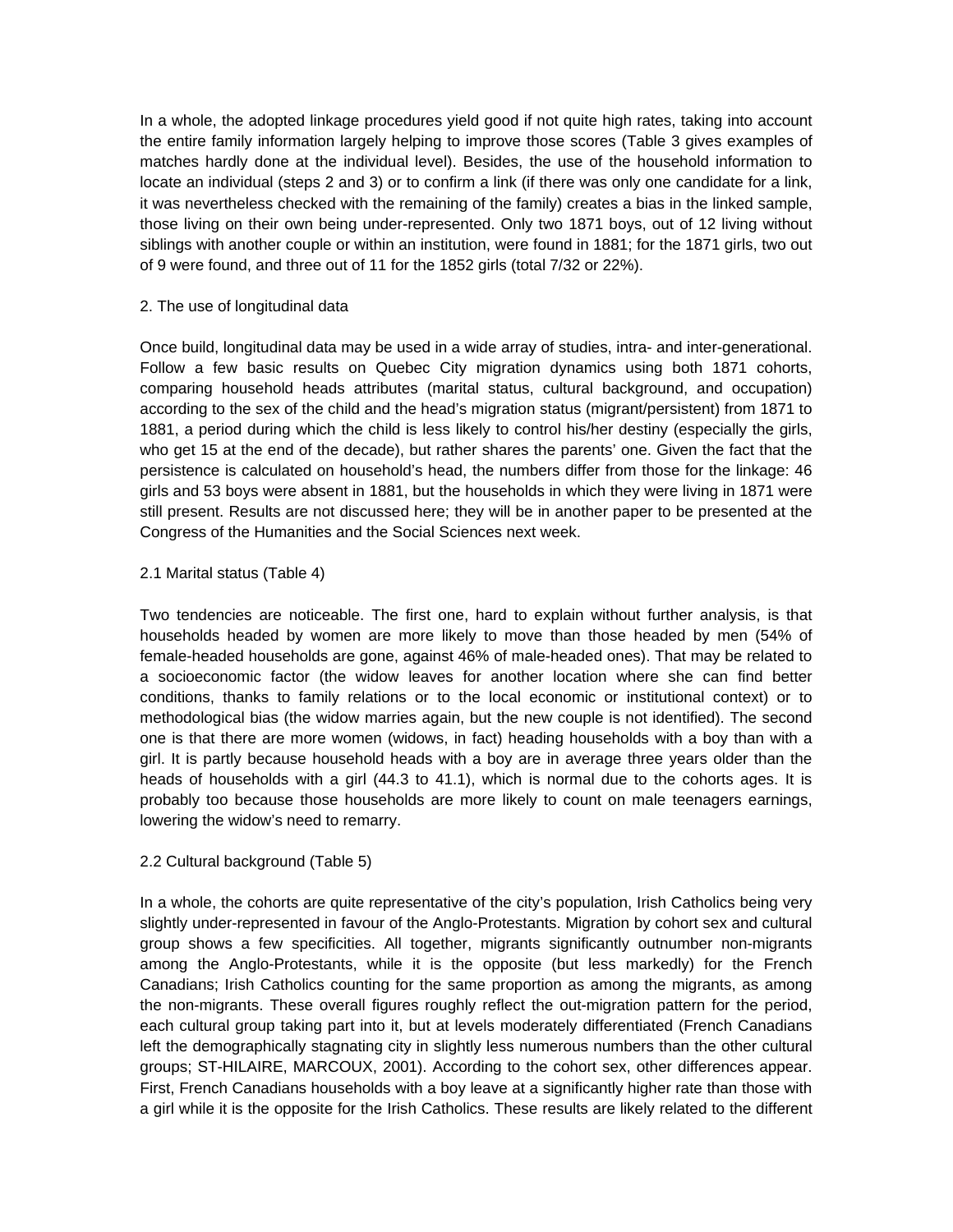ethnic labour markets of the city, the French Canadians being more numerous in the labourintensive clothing and leather industries (where unmarried women occupy an important role) while the Irish Catholics dominated the harbour-related unskilled jobs (by far mostly male). Further analyses combining ethnicity and occupation would confirm such hypotheses.

#### 2.3 Occupation (Table 6)

As expected, occupational structure differs significantly depending on the migration status, migrants counting a few less skilled workers (manual on not), and many more unskilled manuals workers, than the persistent heads of household<sup>5</sup>. The differences are very similar for both male and female cohorts, showing the independence of the variables occupation/young children's sex. Besides, the high rate of migration among military people is related to the departure of the British garrison from the Citadel in the fall of 1871.

Such rough results reporting only for one decade are indicative, if needed, of the potentiality of census-based longitudinal data, encompassing both male and female lives thanks to marriage certificates. The use of marriage records also open wider perspectives for research by allowing genealogical reconstitution, which gives way to control for kin relations. That is the aim of a recently SSHRC-funded project associating PHSVQ and BALSAC projects. Since we are at the eve of the works, we can hardly go farther than outlining what we expect to do.

#### 3. The perspectives regarding the BALSAC genealogical register

Since the beginning of the 1970s, a team lead by Gérard Bouchard at the Université du Québec à Chicoutimi has been developing a population register based upon the civil certificates (birth, marriage, and death). Previously covering the Saguenay and Charlevoix regions, the scope of the project was extended to the whole province of Quebec in 1989, but since then using only the marriage certificates. The register aims to cover the entire Quebec's population since the beginning of the European settlement to the present (4.5 M certificates, of which 3.7 M marriages). Up to date, 2.0 M marriages and 0.85 M births and deaths were entered, relating to 4.5 M individuals. It currently covers the entire catholic population from 1621 to 1955, and a part of the non catholic population (14% of the certificates are non catholic; 33% of them were entered up to 1900, 10% up to 1950, covering a few regions). Those records were linked together, allowing genealogical reconstitution<sup>6</sup>. The BALSAC register is mainly used for research in human genetics, but also for social sciences (especially demography, history, and geography). Its use in social sciences would of course gain from the information found in census manuscripts, as the census data would gain from the information the BALSAC register contains, which is the coreidea of our project.<sup>7</sup>

What we intend to do is to take advantage of the tools developed at BALSAC and to adapt them to perform linkage with census data. The linkage system developed by BALSAC is founded on

 5 There is no comparison between the household heads and the whole city due to the difficulty, at this moment, to build a valuable comparable set of data (based upon age and role within the household).

 $6$  For a more complete presentation of the BALSAC register and its current development, see BOUCHARD, VÉZINA (2009).

 $^7$  Linking civil certificates and census data is of course not a new idea. It has been done at some rather small scales, whether geographical or temporal (for instance, see ROSENWAIKE et alii, 1998).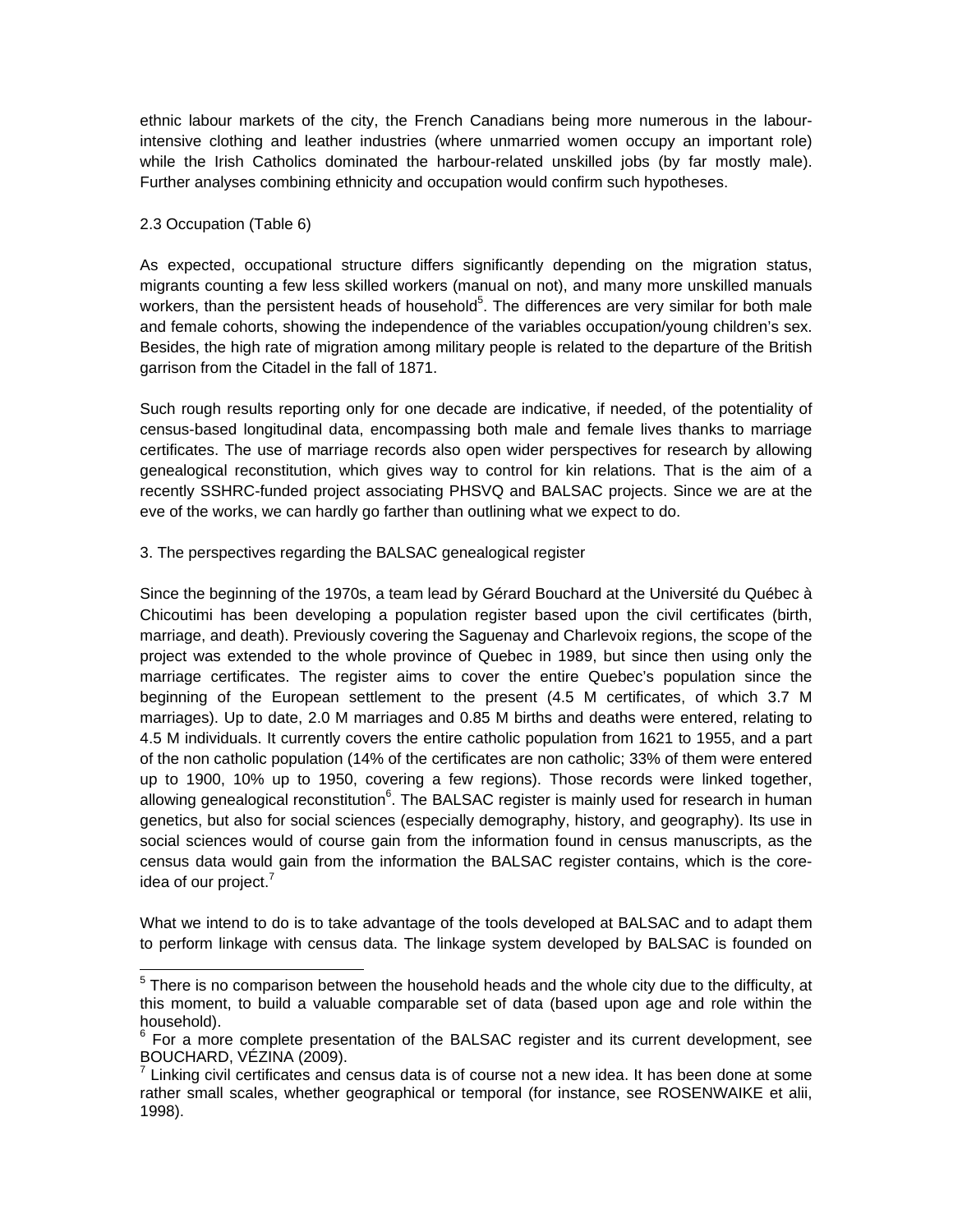the couple mention, made of four elements: man's first and last names, woman's first and last names. Nominative information is processed to overcome light spelling variations (FONEM phonetic code), and use a series of sortings to link from the surest match (four identical elements) to matches involving nominative data affected by more or less important names variations (up to names substitutions; BOUCHARD, 1986). The result is a series of couple records gathering all the certificates pertaining to a unique couple (their own marriage, the remarriage of a surviving spouse when existing, the marriage of their children). The whole linkage system counts on a nominative information of the highest quality (civil registers are legal documents and priests, pastors, and other civil officers usually kept them with great care) and very consistent trough time (very little change in the legal prescriptions on the way to keep the civil records; see BOUCHARD, LAROSE, 1976).

The nature and structure of census nominative data is very different. It has no legal or administrative value, was collected in a short period of time, at ten years intervals by different people (sometimes not fully skilled, and most of them did it only once), and relates to individuals sometimes belonging to other cultural worlds than the enumerator's one, not to mention the way it was provided (was the person who answered the questions well aware of what was asked for). Information is gathered by dwelling, and additional information useful for matching (role in the household, age, place of birth, race) are whether not consistent trough time, whether provided and collected as carefully as the nominative information. Despite that apparently pessimistic portrait, by far the largest part of the collected information remains of good quality and can be processed<sup>8</sup>.

We plan to link censuses to BALSAC register one at a time (the smaller dataset to the larger). Prior to the linkage process, census data will be formatted accordingly to BALSAC tools requirements, that is to transform the data into couple mentions in order to "feed" the linkage system (phonetic transformation, matching routines). At the same time, further information on the census names frequencies by sex is going to be gathered to better document the linkage parameters. For the moment, linkage is going to be performed on nominative information with little limitations but for dates. The additional civil records (survival of the spouse, capacity to sign, dates and location of marriages) and census variables (marital status, denomination, literacy) will be used at the validation stage. We expect few perfect matches on the four nominative elements since wife's maiden names are practically disappearing from censuses after 1861. Thus, those are mainly the subsequent sortings dealing with three, then two nominative elements that will be most used.

Once a married couple from the census is linked to a married couple in BALSAC, it also links their unmarried children to those who will eventually marry and who are present in the BALSAC family record. It also removes the remaining census children of that couple out of the stock submitted to linkage process with BALSAC. Once done, the number of unlinked individuals within the census is substantially reduced, increasing the probability to link them through other matching iteration.

Once a census is done, that is that further iteration does not add substantial numbers of new links, the next one is going to be processed, thus linking both censuses trough the BALSAC register. We should also try to link censuses together to get comparative sets of linked data and

 8 In addition to the nature of the data and the way it was collected, the data entry itself of course also affect the final quality of the information to be processed. Both PHSVQ and BALSAC projects documented their data entry and validation procedures.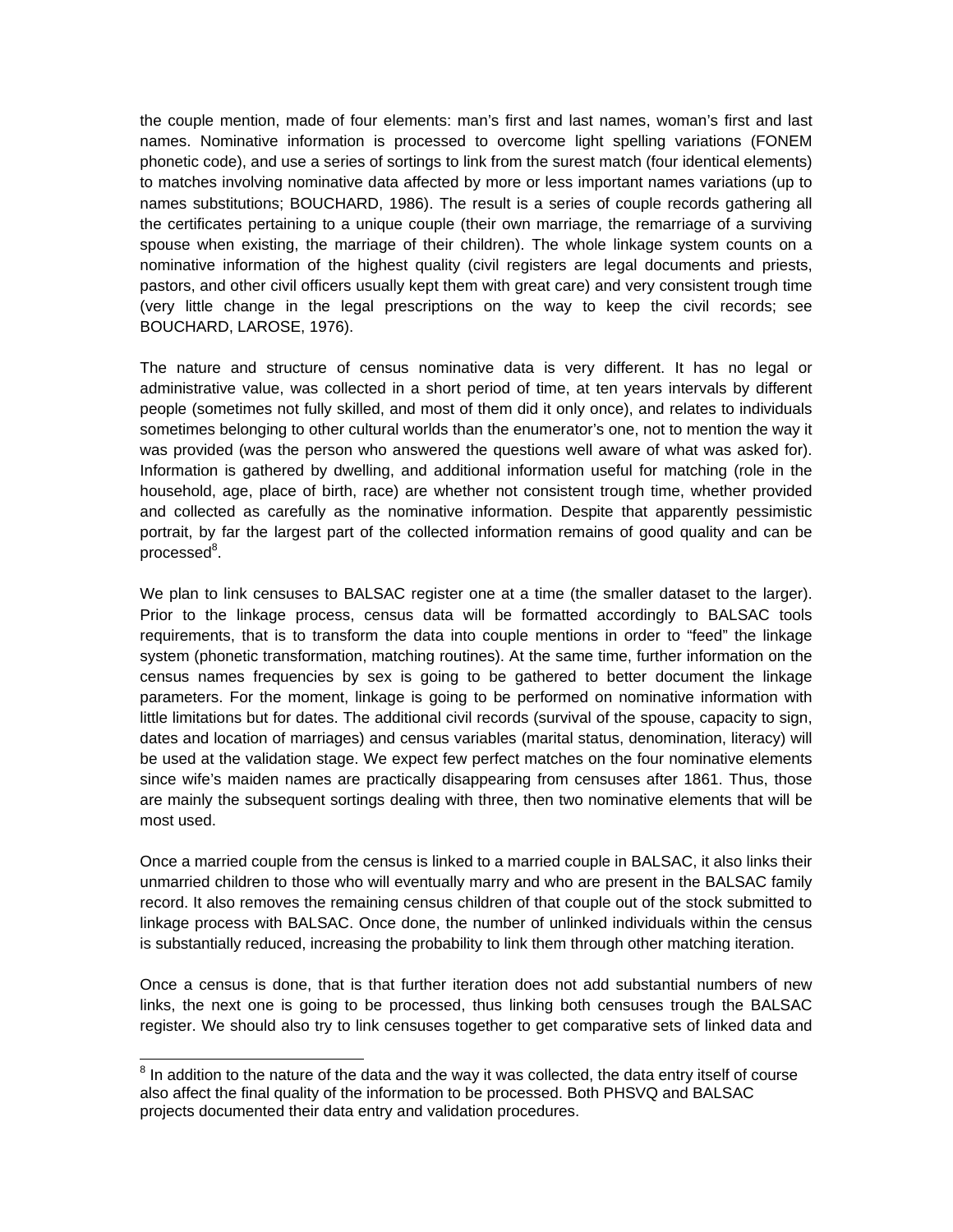assess performances for both ways of linking. To this end, additional limitations to the data subsets and consistency tests will have to be implemented taking advantage of the manual operations reported here for some children cohorts.

Procedures outlined here will of course yield biased longitudinal data in favour of couples and families, so weights are going to be established to properly analyse Quebec City's society. Nevertheless, the expected data sets are going to be invaluable, enabling unprecedented studies combining a fundamental social unit (family) and the basic economic unit (household). For instance, to which extent culturally mixed couples found in censuses are the fact of certain family practices? How does the family shape the urban residential structure? Which role do kin relationships play in socioeconomic differentiation? In the specific case of Quebec City, such longitudinal data will allow the study of the urban French-Canadianisation process controlling for economic and social factors. And, not the less, it is going to be possible to follow individual biographies for both genders.

#### REFERENCES

Gérard BOUCHARD, André LAROSE (1976) «La réglementation du contenu des actes de baptême, mariage, sépulture, au Québec, des origines à nos jours». *Revue d'histoire de l'Amérique française*, 30-1: 67‐84

Gérard BOUCHARD, Raymond ROY (1982) «Les variations nominatives dans les registres paroissiaux du Saguenay». *Annales de démographie historique*, 354-368

Gérard BOUCHARD, Hélène VÉZINA (2009) *Projet BALSAC. Rapport annuel 2008-2009*. Chicoutimi, Projet BALSAC

Robert BOURBEAU, Jacques LÉGARÉ (1982) *Évolution de la mortalité au Canada et au Québec 1831-1931. Essai de mesure par génération*. Montréal, PUM («Démographie canadienne»)

Ira ROSENWAIKE, Mark. E. HILL, Samuel H. PRESTON, Irma T. ELO (1998) «Linking death certificates to early census records». *Historical Methods*, 31-2: 65-74

Marc ST-HILAIRE, Richard MARCOUX (2001) «Le ralentissement démographique». S. Courville and R. Garon, eds., *Québec, ville et capitale*, Québec, Presses de l'Université Laval, 172-179 («Atlas historique du Québec»)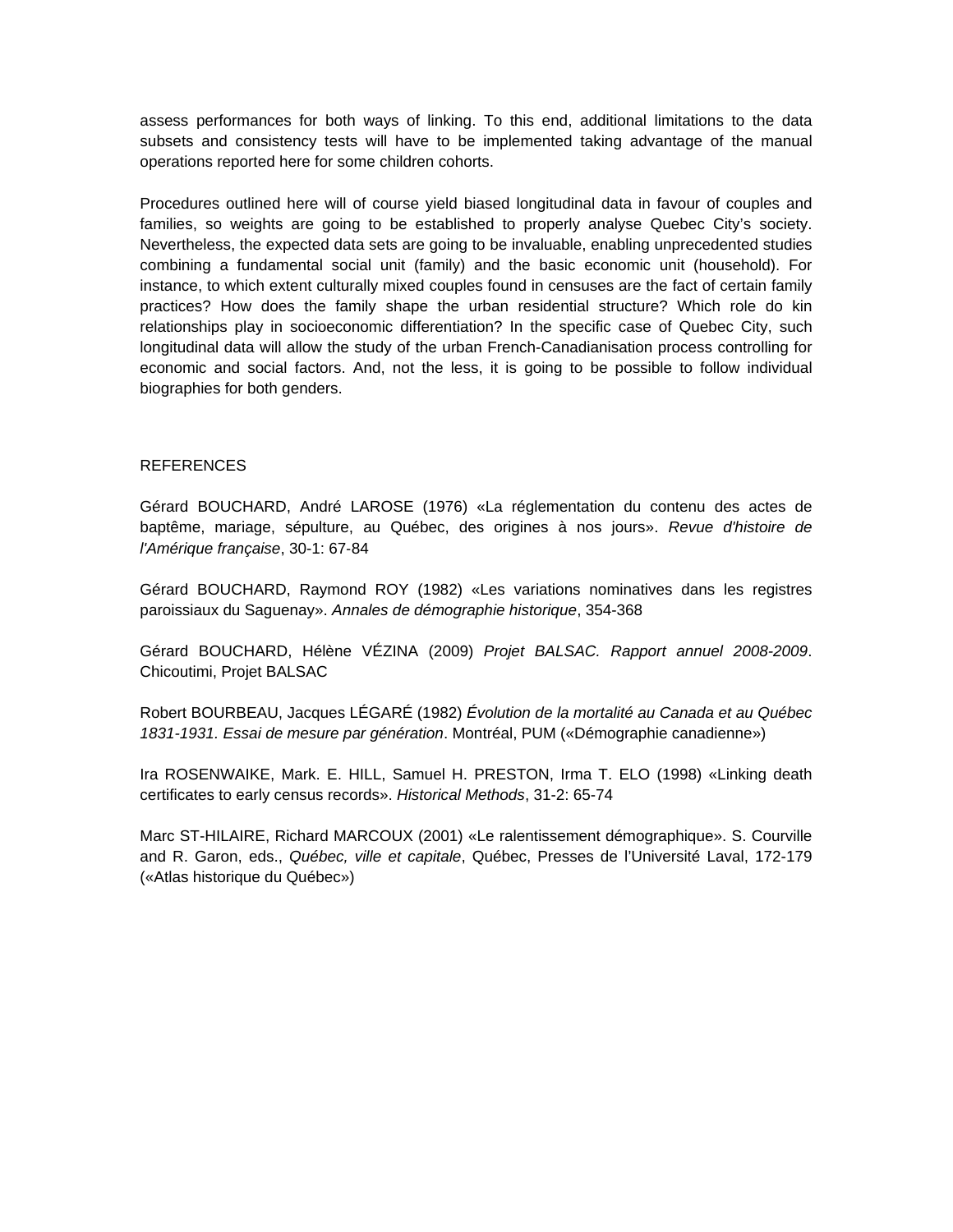|      |                  |     | Female |           | Male |       |           |  |  |
|------|------------------|-----|--------|-----------|------|-------|-----------|--|--|
|      |                  | N   | %      | % in city | N    | %     | % in city |  |  |
|      | 5 YO girls/10 YO |     |        |           |      |       |           |  |  |
| 1871 | boys             | 726 | 100,0  |           | 822  | 100,0 |           |  |  |
| 1881 | Single           | 348 | 100,0  | 99,8      | 372  | 95,4  | 94,6      |  |  |
|      | Married          | 0   | 0,0    | 0,2       | 18   | 4,6   | 5,2       |  |  |
|      | Widow/er         | 0   | 0,0    | 0,0       | 0    | 0,0   | 0,2       |  |  |
|      | Total            | 348 | 47,9   | 100,0     | 390  | 47,4  | 100,0     |  |  |
| 1891 | Single           | 102 | 57,6   | 55,9      | 70   | 34,8  | 30,0      |  |  |
|      | Married          | 72  | 40,7   | 42,7      | 127  | 63,2  | 67,6      |  |  |
|      | Widow/er         | 3   | 1,7    | 1,4       | 4    | 2,0   | 2,4       |  |  |
|      | Total            | 177 | 24,4   | 100,0     | 201  | 24,5  | 100,0     |  |  |
| 1901 | Single           | 44  | 37,0   | 34,3      | 21   | 14,1  | 14,9      |  |  |
|      | Married          | 72  | 60,5   | 62,1      | 122  | 81,9  | 81,1      |  |  |
|      | Widow/er         | 3   | 2,5    | 3,6       | 6    | 4,0   | 4,0       |  |  |
|      | Total            | 119 | 16,4   | 100,0     | 149  | 18,1  | 100,0     |  |  |
| 1911 | Single           | 26  | 31,0   | 24,7      | 4    | 4,7   | 10,6      |  |  |
|      | Married          | 56  | 66,7   | 69,2      | 75   | 87,2  | 84,1      |  |  |
|      | Widow/er         | 2   | 2,4    | 6,1       | 7    | 8,1   | 5,3       |  |  |
|      | Total            | 84  | 11,6   | 100,0     | 86   | 10,5  | 100,0     |  |  |

### **Table 1. Linkage rates by sex and marital status, 1871 cohorts**

% in city: based upon total population of expected age ± one year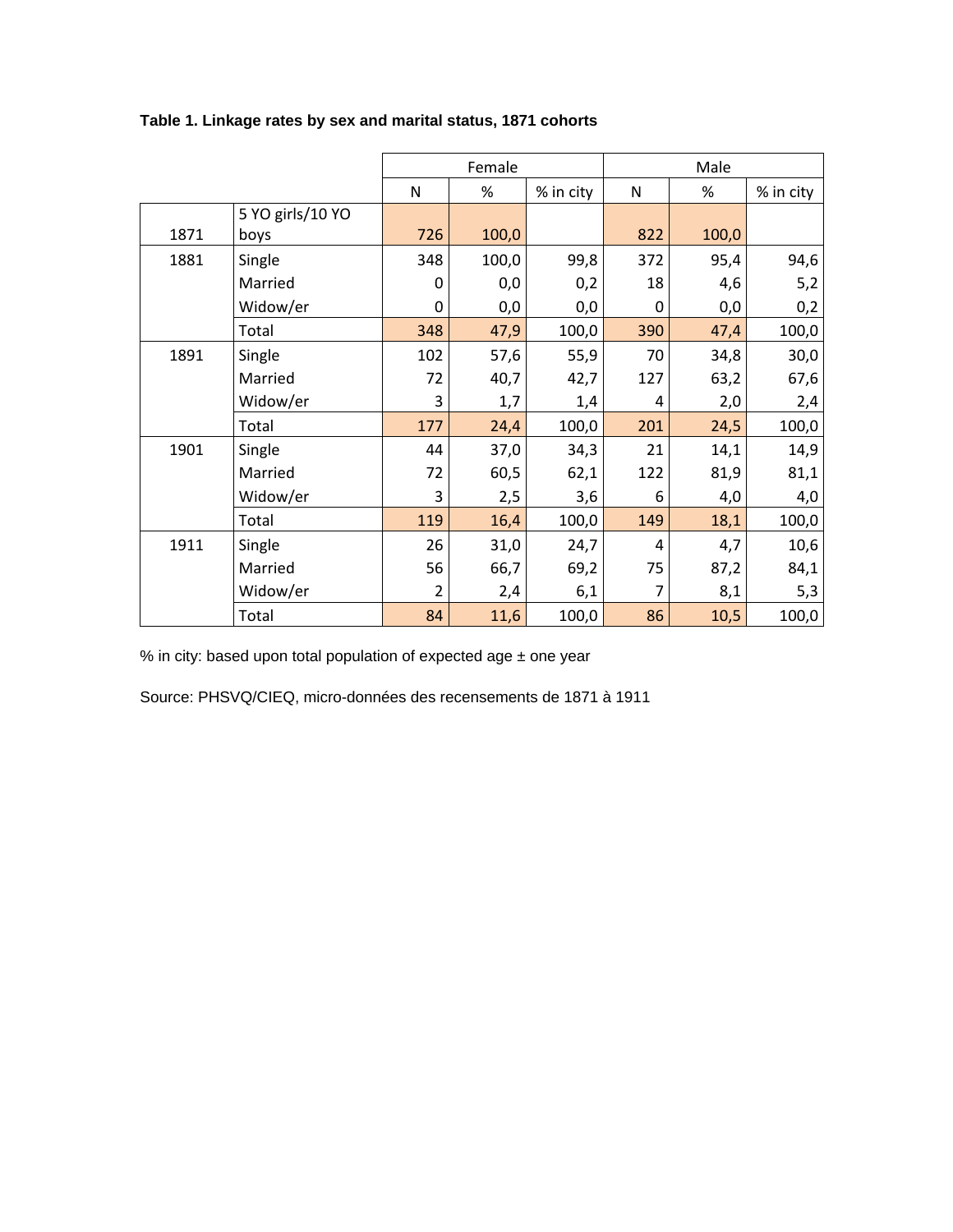|                         |                | 1881  |     |       |                 | 1891  |                 |       |                 | 1901  |     |       |    | 1911  |                 |       |     | All censuses |     |       |
|-------------------------|----------------|-------|-----|-------|-----------------|-------|-----------------|-------|-----------------|-------|-----|-------|----|-------|-----------------|-------|-----|--------------|-----|-------|
|                         |                | Women |     | Men   |                 | Women |                 | Men   |                 | Women |     | Men   |    | Women |                 | Men   |     | Women        |     | Men   |
| Expected age<br>(years) |                | 15    |     | 20    |                 | 25    |                 | 30    |                 | 35    |     | 40    |    | 45    |                 | 50    |     |              |     |       |
| Observed age            | N.             | %     | N.  | %     | N.              | %     | N.              | %     | N.              | %     | N.  | %     | N. | %     | N.              | %     | N.  | %            | N.  | %     |
| Exact                   | 189            | 54,3  | 177 | 45,4  | 72              | 40,7  | 80              | 39,8  | 38              | 31,9  | 58  | 38,9  | 33 | 39,3  | 38              | 43,7  | 332 | 45,6         | 353 | 42,7  |
| $± 1$ year              | 130            | 37,4  | 152 | 39,0  | 54              | 30,5  | 62              | 30,8  | 46              | 38,7  | 43  | 28,9  | 24 | 28,6  | 20              | 23,0  | 254 | 34,9         | 277 | 33,5  |
| $± 2$ years             | 21             | 6,0   | 42  | 10,8  | 20              | 11,3  | 30              | 14,9  | 14              | 11,8  | 25  | 16,8  | 4  | 4,8   | 13 <sub>1</sub> | 14,9  | 59  | 8,1          | 110 | 13,3  |
| $± 3$ years             | 5              | 1,4   | 6   | 1,5   | 14 <sub>1</sub> | 7,9   | 9               | 4,5   | 6               | 5,0   | 8   | 5,4   | 6  | 7,1   | 2               | 2,3   | 31  | 4,3          | 25  | 3,0   |
| $± 4$ years             | 1              | 0,3   | 9   | 2,3   | 6               | 3,4   | 11 <sub>1</sub> | 5,5   | 3               | 2,5   | 9   | 6,0   |    | 1,2   | 4               | 4,6   | 11  | 1,5          | 33  | 4,0   |
| $± 5$ years +           | $\overline{c}$ | 0,6   |     | 1,0   |                 | 6,2   | 9 <sub>1</sub>  | 4,5   | 12 <sup>2</sup> | 10,1  | 6   | 4,0   | 16 | 19,0  | 10 <sub>1</sub> | 11,5  | 41  | 5,6          | 29  | 3,5   |
| Total                   | 348            | 100,0 | 390 | 100,0 | 177             | 100,0 | 201             | 100,0 | 119             | 100,0 | 149 | 100,0 | 84 | 100,0 | 87              | 100,0 | 728 | 100,0        | 827 | 100,0 |
| Mean age                |                | 14,8  |     | 19,8  |                 | 24,3  |                 | 29,7  |                 | 34,0  |     | 39,7  |    | 43,5  |                 | 49,5  |     |              |     |       |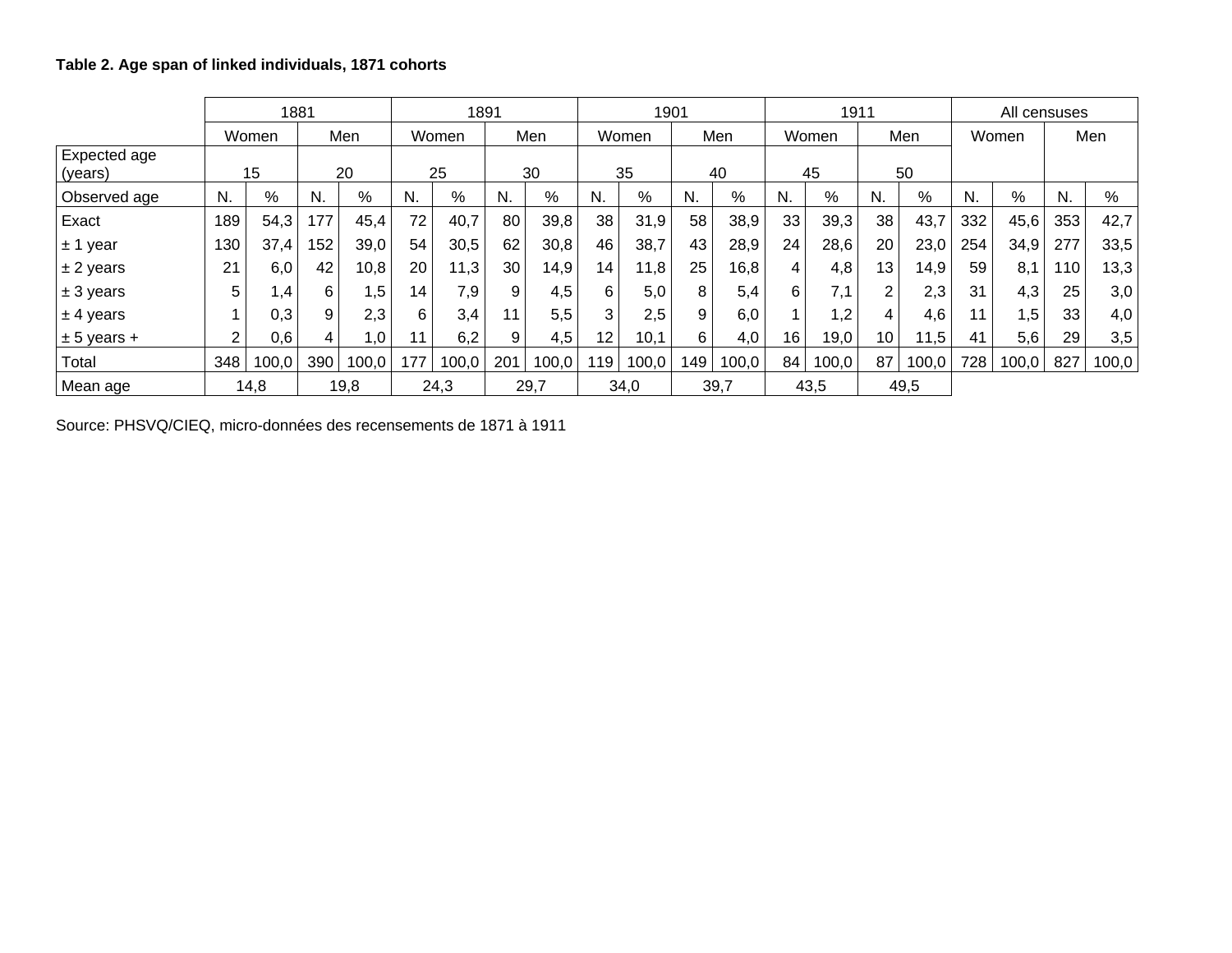# **Table 3. Example of matches using the entire household information, 1871 cohorts**

| 1871              |                 | 1881              |            |
|-------------------|-----------------|-------------------|------------|
| <b>BOYS</b>       |                 |                   |            |
| <b>Beaubien</b>   | <b>Isaic</b>    | <b>Beaulieu</b>   | Isaic      |
| <b>Blakeston</b>  | W Robert        | <b>Blackston</b>  | Robert     |
| <b>Bourret</b>    | George          | Boune             | George     |
| <b>Brindamour</b> | Edmond          | <b>Brandmoore</b> | Edward     |
| <b>Browning</b>   | Lawrence        | <b>Brownrigg</b>  | Larns      |
| <b>Burns</b>      | James           | <b>Byrne</b>      | Jas.       |
| Chamberlin        | F X             | Chamberland       | Francois   |
| CinqMars          | Charles         | Cinge             | Mars Chs.  |
| De Foy            | Louis           | Defoy             | Degonzajue |
| Dion              | ?               | Dion              | Albert     |
| Float             | Pierre          | Flood             | Peter      |
| Frenette          | Chrisostome     | Frette            | Jean       |
| Heddy             | Johnny          | Healy             | John       |
| Cayley            | Patrick         | Kiley             | Patrick    |
| L'Abbé            | Perande         | L'Abbe            | Alexandre  |
| Dasylva           | JJ Godias       | Portugais         | Gaudiose   |
| GIRLS             |                 |                   |            |
| Devaresne         | Josephine       | Debaraunes        | Josephine  |
| Edmonds           | Elizabeth       | Edwards           | Elizabeth  |
| Gingras           | <b>Nathalie</b> | Gingras           | Ettle      |
| Kirouac           | Eugénie         | Hironae           | Eugenie    |
| Lubbert           | Ellen           | Hubbard           | Ellen      |
| Guéret            | Eva             | Latulipe          | Eva        |
| Lemay             | Josephine       | Lemay             | Zanaide    |
| Marsan            | Lumina          | Marien            | Lumina     |
| <b>Myles</b>      | Alice           | Miller            | Arless     |
| Rome              | Mary            | Rowen             | Mary       |
| Vézina            | Clara           | Vizina            | Emma       |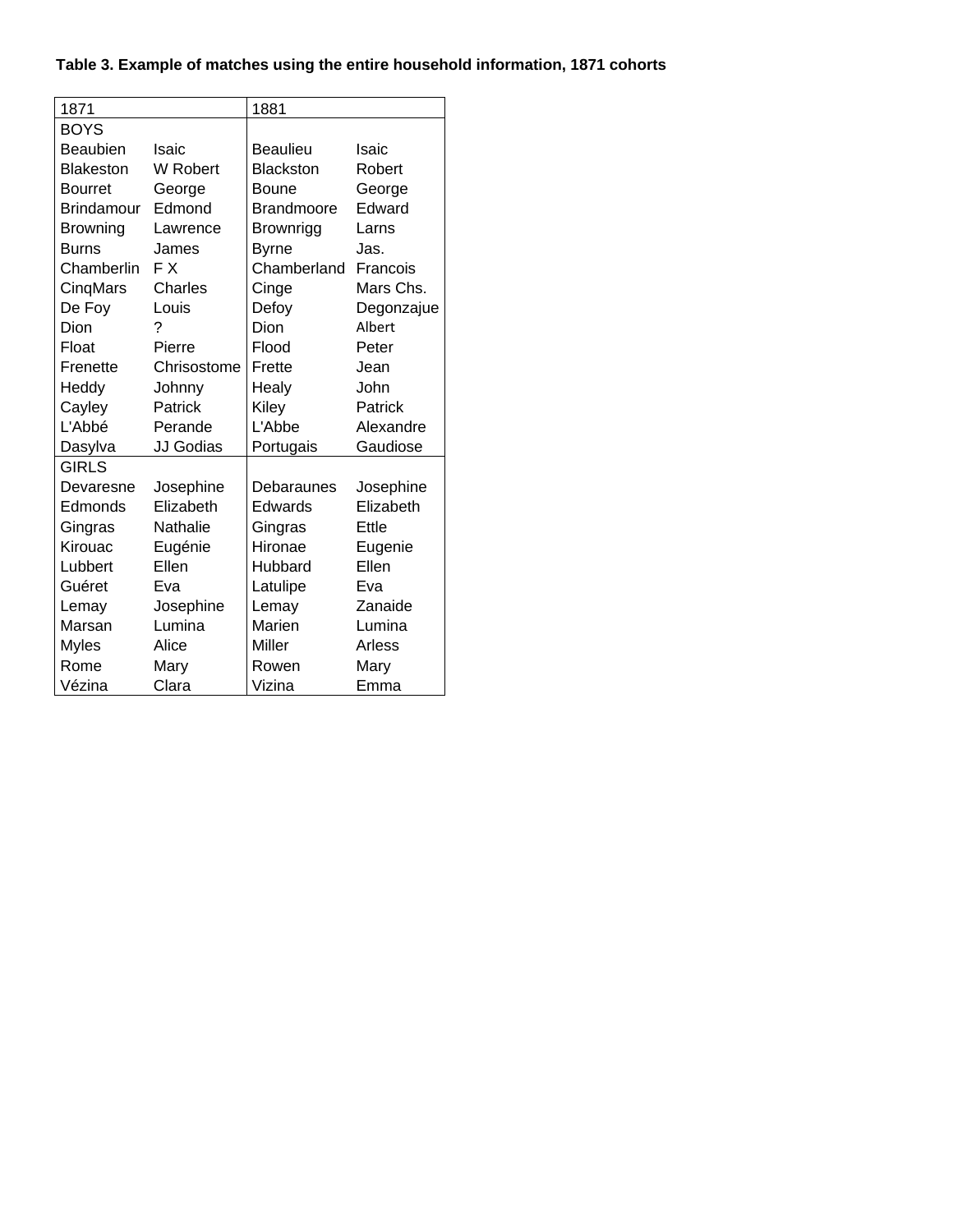|  |  | Table 4. Ten-year persistence according to household head's marital status, 1871 cohorts |  |
|--|--|------------------------------------------------------------------------------------------|--|
|--|--|------------------------------------------------------------------------------------------|--|

|             |                |                |       | Household heads, girls |       |          |       |                |       |     | Households heads, boys |          |       |
|-------------|----------------|----------------|-------|------------------------|-------|----------|-------|----------------|-------|-----|------------------------|----------|-------|
|             |                |                | Women | Men                    |       | Together |       |                | Women |     | Men                    | Together |       |
|             | Marital status | N              | %     | N                      | %     | N        | %     | N              | %     | N   | %                      | N        | %     |
| Migrant     | Single         | $\mathbf{1}$   | 5,6   | 4                      | 1,3   | 5        | 1,5   | $\mathbf{0}$   | 0,0   | 7   | 2,1                    | 7        | 1,9   |
|             | Married        | 0              | 0,0   | 308                    | 97,2  | 308      | 91,9  | 4              | 11,1  | 314 | 92,9                   | 318      | 85,0  |
|             | Widow/er       | 17             | 94,4  | 5                      | 1,6   | 22       | 6,6   | 32             | 88,9  | 17  | 5,0                    | 49       | 13,1  |
|             | Sub-total      | 18             | 100,0 | 317                    | 100,0 | 335      | 100,0 | 36             | 100,0 | 338 | 100,0                  | 374      | 100,0 |
|             | % migrant      |                | 54,5  |                        | 45,6  |          | 46,0  |                | 52,9  |     | 45,3                   |          | 46,0  |
| Persistent  | Single         | $\overline{2}$ | 13,3  | 4                      | 1,1   | 6        | 1,5   | $\overline{0}$ | 0,0   | 5   | 1,2                    | 5        | 1,1   |
|             | Married        | 0              | 0,0   | 370                    | 97,4  | 370      | 93,7  | $\mathbf{1}$   | 3,1   | 389 | 94,9                   | 390      | 88,2  |
|             | Widow/er       | 13             | 86,7  | 6                      | 1,6   | 19       | 4,8   | 31             | 96,9  | 16  | 3,9                    | 47       | 10,7  |
|             | Sub-total      | 15             | 100,0 | 380                    | 100,0 | 395      | 100,0 | 32             | 100,0 | 410 | 100,0                  | 442      | 100,0 |
|             | % persistent   |                | 45,5  |                        | 54,4  |          | 54,0  |                | 47,1  |     | 54,7                   |          | 54,0  |
| <b>Both</b> | Single         | 3              | 9,1   | 8                      | 1,1   | 11       | 1,5   | $\overline{0}$ | 0,0   | 12  | 1,6                    | 12       | 1,5   |
|             | Married        | 0              | 0,0   | 678                    | 97,3  | 678      | 92,9  | 5              | 7,4   | 703 | 94,0                   | 708      | 86,8  |
|             | Widow/er       | 30             | 90,9  | 11                     | 1,6   | 41       | 5,6   | 63             | 92,6  | 33  | 4,4                    | 96       | 11,8  |
|             | Total          | 33             | 100,0 | 697                    | 100,0 | 730      | 100,0 | 68             | 100,0 | 748 | 100,0                  | 816      | 100,0 |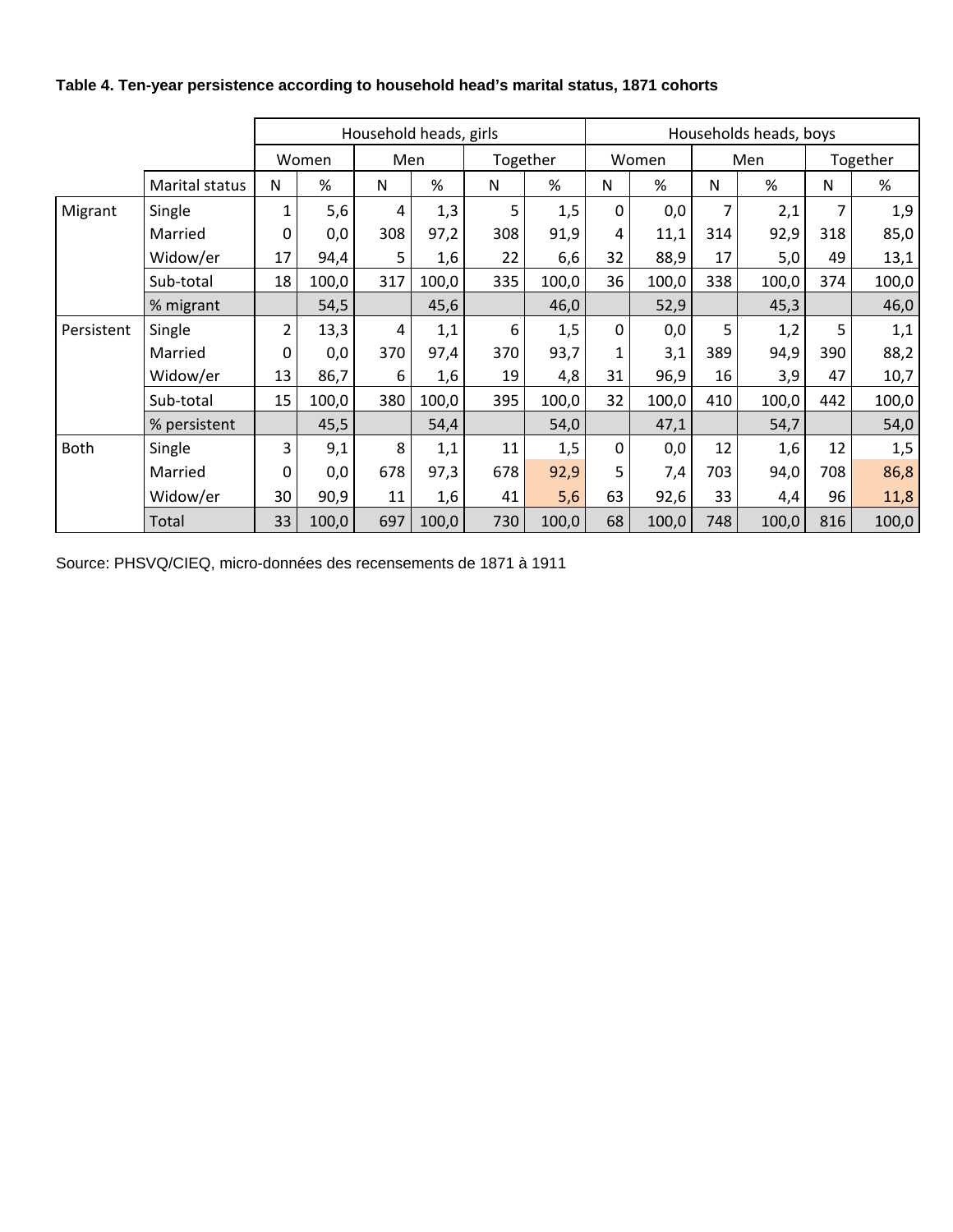## **Table 5. Ten-year persistence according to household heads' cultural background, 1871 cohorts**

|                         | Households heads, girls |       |            |       |                 | Household heads, boys |            |       |         | All household heads | City's<br>population |       |         |
|-------------------------|-------------------------|-------|------------|-------|-----------------|-----------------------|------------|-------|---------|---------------------|----------------------|-------|---------|
|                         | Migrant                 |       | Persistent |       | Migrant         |                       | Persistent |       | Migrant |                     | Persistent           |       | (61184) |
|                         | N                       | %     | N          | %     | N               | %                     | N          | %     | N       | %                   | N                    | %     | %       |
| <b>French Canadians</b> | 198                     | 59,1  | 290        | 73,4  | 235             | 63,0                  | 296        | 67,0  | 433     | 61,2                | 586                  | 70,0  | 66,4    |
| <b>Irish Catholics</b>  | 57                      | 17,0  | 53         | 13,4  | 61              | 16,4                  | 79         | 17,9  | 118     | 16,7                | 132                  | 15,8  | 17,4    |
| Anglo Protestants       | 64                      | 19,1  | 44         | 11,1  | 65              | 17,4                  | 47         | 10,6  | 129     | 18,2                | 91                   | 10,9  | 12,9    |
| Others                  | 16                      | 4,8   | 8          | 2,0   | 12 <sub>1</sub> | 3,2                   | 20         | 4,5   | 28      | 4,0                 | 28                   | 3,3   | 3,4     |
| Total                   | 335                     | 100,0 | 395        | 100,0 | 373             | 100,0                 | 442        | 100,0 | 708     | 100,0               | 837                  | 100,0 | 100,0   |